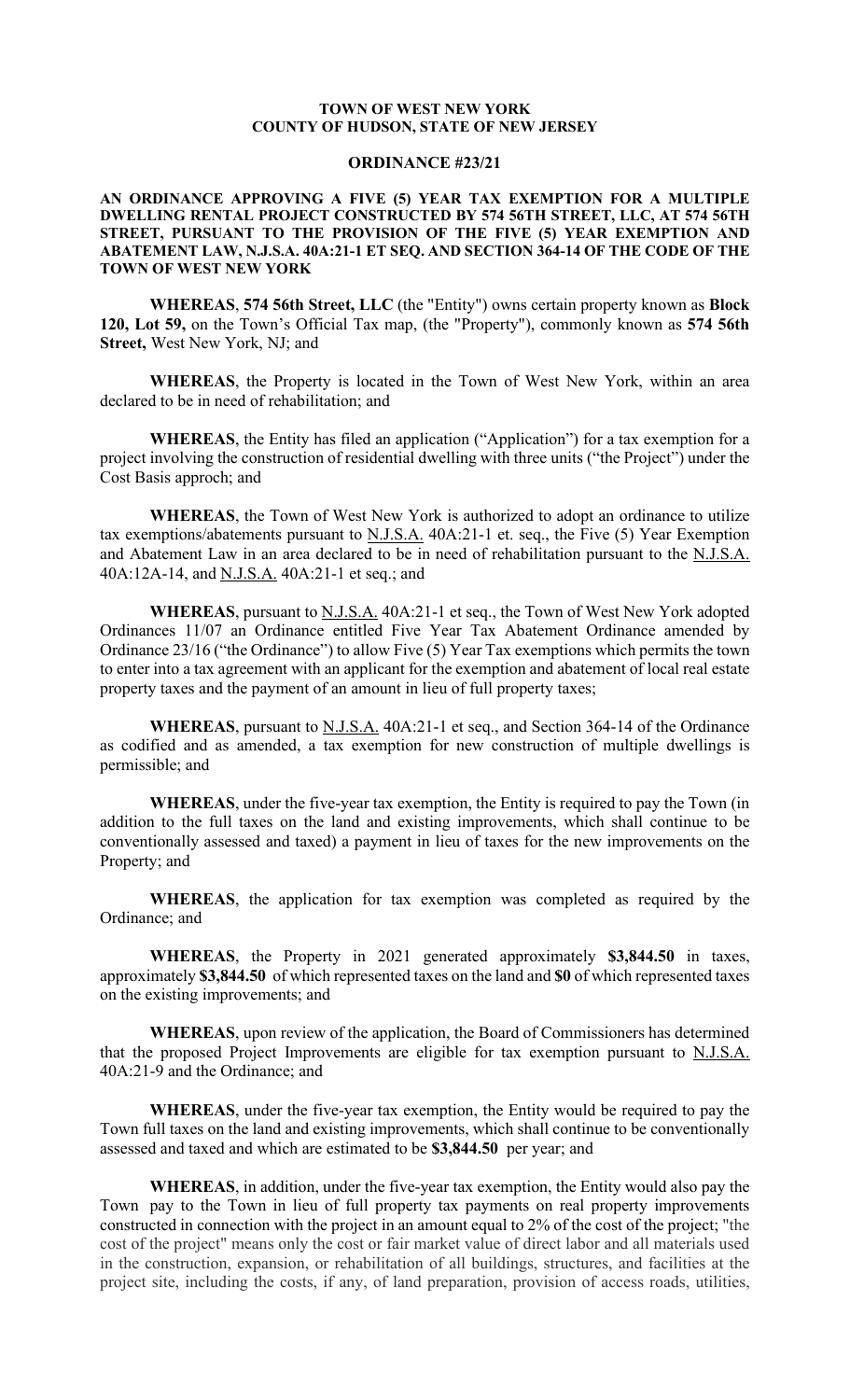drainage facilities, and parking facilities, together with architectural, engineering, legal, surveying, testing, and contractors' fees associated with the project, which the applicant shall cause to be certified and verified to the governing body by an independent and qualified architect following the completion of the project.

**WHEREAS**, as the five-year tax exemption will begin in the first full year following substantial completion, the Project will be subject to an added assessment during the year of substantial completion, **to be determined by the tax assessor or other appropriate official**; and

**WHEREAS**, upon the expiration of the tax exemption, it is estimated that the Project Improvements in total will generate a tax payment of approximately **\$22,513.39 total for the residential dwelling with three units,** including taxes on land and existing improvements, based upon the current tax rate; and

**NOW THEREFORE BE IT ORDAINED** by the Mayor and Board of Commissioners of the Town of West New York, County of Hudson, State of New Jersey as follows:

1. The above recitals are incorporated as if fully set forth at length herein.

2. The Application for a five (5) year tax exemption for the full and true value of the Project Improvements is hereby approved.

3. The Mayor or Municipal Administrator is hereby authorized to execute a five-year tax exemption agreement ('Tax Agreement") for the Project which shall contain, at a minimum, the following terms and conditions:

- a. the Entity would also pay the Town pay to the Town in lieu of full property tax pay-ments on real property improvements constructed in connection with the project in an amount equal to 2% of the cost of the project; "the cost of the project" means only the cost or fair market value of direct labor and all materials used in the construction, expansion, or rehabilitation of all buildings, structures, and facilities at the project site, including the costs, if any, of land prepara-tion, provision of access roads, utilities, drainage facilities, and parking facilities, together with architectural, engineering, legal, surveying, testing, and contractors' fees associated with the project, which the applicant shall cause to be certified and verified to the governing body by an in-dependent and qualified architect following the completion of the project.
- b. The taxes otherwise due for the Project Improvements shall be determined as of the date of completion by the municipal Tax Assessor.
- c. The Tax Agreement for the Project shall take effect on January 1 of the tax year immediately following the completion of the Project and shall have a duration of five years unless terminated prior thereto.
- d. The Project shall be subject to an added assessment during the year of substantial completion as provided by State law and local ordinance.
- e. With respect to the transfer of the property, where it is determined that the new owner of the property will continue to use the property pursuant to the conditions which qualified the property, no tax shall be due, the exemption shall continue, and the agreement shall remain in effect.
- f. At the termination of the Tax Agreement, the new improvements shall be subject to all applicable real property taxes as provided by State law and regulation and local ordinance; but nothing herein shall prohibit the Project, at the termination of an agreement, from qualifying for, and receiving the full benefits of, any other tax preferences provided by law.